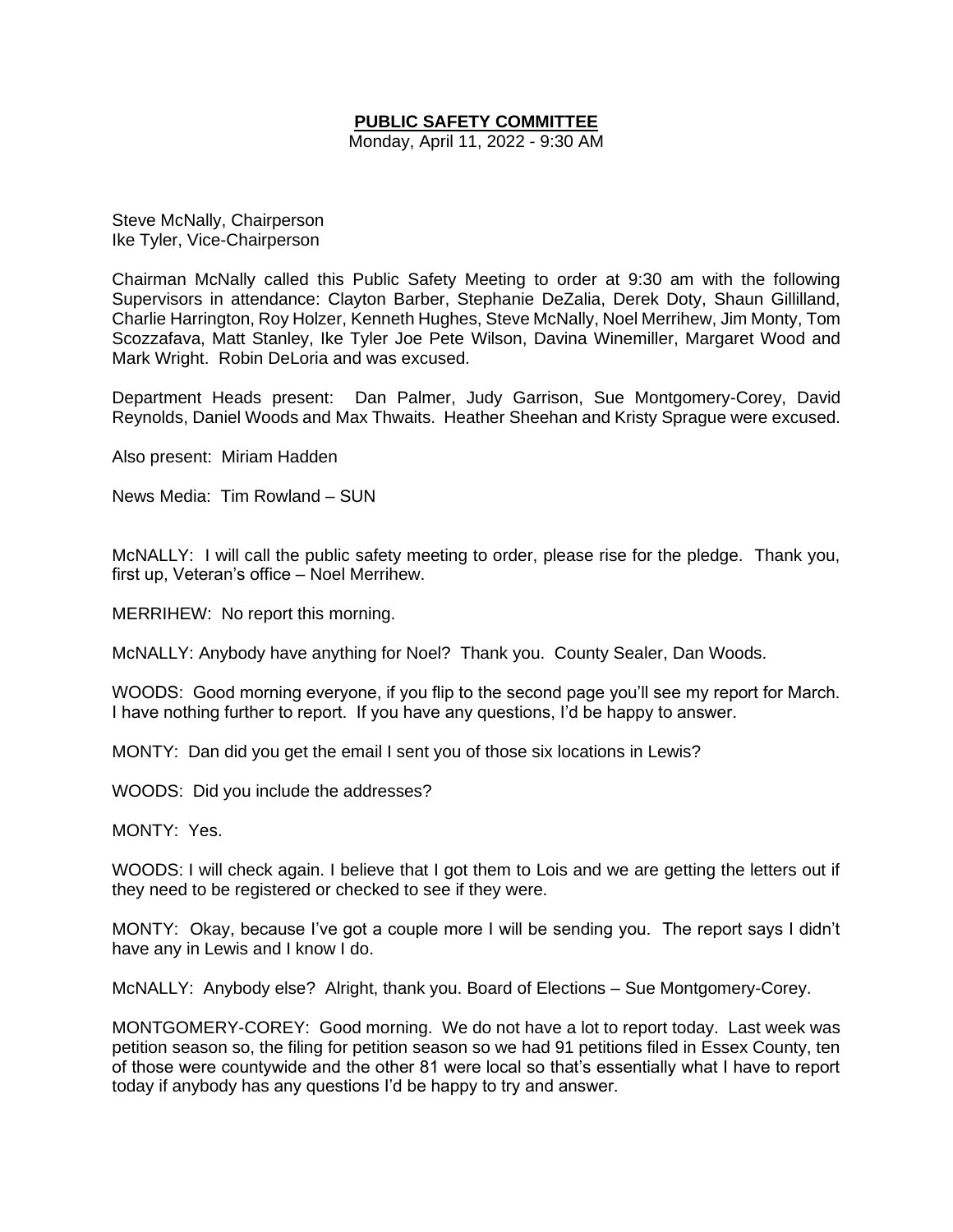SCOZZAFAVA: If the town wanted to put something on the ballot, what's the absolute deadline?

MONTGOMERY-COREY: I'd have to look that up. It's a little bit later this year, sooner getting that to us, sooner is better though.

SCOZZAFAVA: Okay thank you.

McNALLY: Anybody else? Alright, thank you Sue.

MONTGOMERY-COREY: Okay, great. Thanks so much.

McNALLY: District Attorney, Kristy Sprague is excused. Emergency Services, Max Thwaits.

THWAITS: Good morning. You have my report. I can answer any questions on that. Also, I'd like to bring up that this week is National Public Safety Tele communicators Weeks April 10 – 16<sup>th</sup> and I'd like to recognize the 13 full time and 3-part time dispatchers that we have.

McNALLY: Anybody have anything for Max?

HUGHES: Can I move a resolution on that.

## **RESOLUTION RECOGNIZING THE WEEK OF APRIL 10-16, 2022, AS NATIONAL PUBLIC SAFETY TELECOMMUNICATORS WEEK. Hughes, unanimous.**

McNALLY: Emergency medical services?

THWAITS: Same, you have our report for EMS any questions?

McNALLY: Anybody have any questions? If not, thank you.

THWAITS: Thank you.

McNALLY: Sheriff's office, Dave Reynolds.

REYNOLDS: I have a few different things. The first one, you have my board report and if you look at it you'll notice the numbers have decreased quite a bit and part of the reason is the five new deputies you approved probably a year ago finally coming out of school, they graduate Thursday so they've been pretty active. We just had in the last week had a couple DWAI, drugs that's something that we haven't had much luck with in the past but there's five new people out there that have been training so our numbers you'll see increasing plus our jail population count and how the average says it's 53 which was what it was for March but we're already up to 67 right now. Everything seems to be coming back to normal for us a little bit more, that's a good thing. The second thing I put on your desks, just a little information about the hospital coverage for our nursing. ECH has provided nursing coverage for us for as long as I can remember, probably more than ten years, probably closer to twenty and with the staffing issues they decided they could no longer submit a bid so we were due for a new contract. We usually go every three years so they informed me in March that they were not going to be able to meet the needs of the jail anymore, they just didn't have the staffing so we went out to bid like we normally do and we received six separate bid proposals all from traveling nurse companies and the costs came back anywhere from \$200,000 to \$368,000, so I tried to come up with every solution and the cheapest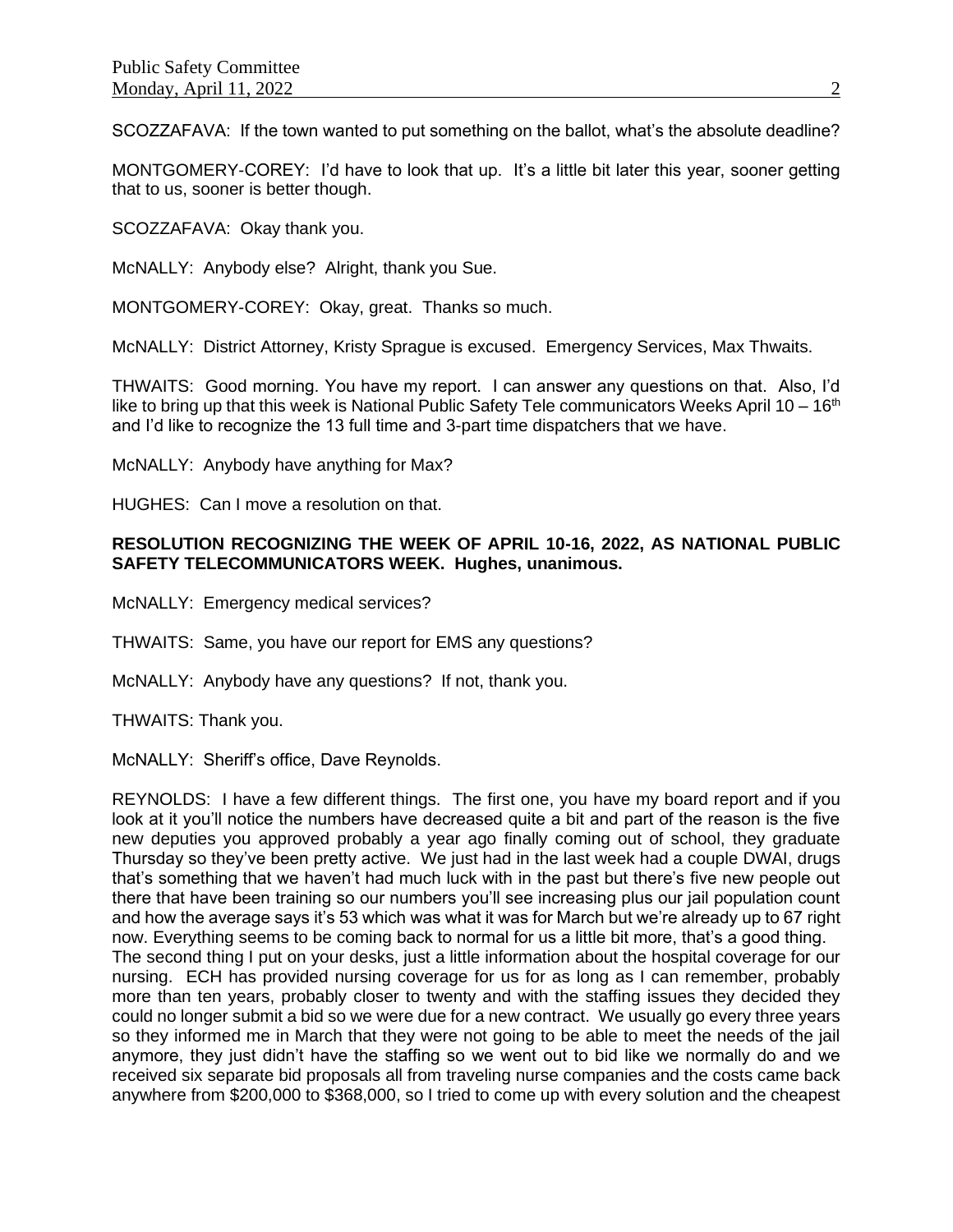one obviously and I think the cheapest solution is for us to hire our own LPN's and it's going to be around \$200,000, a little bit more so I guess what I'm doing right now is asking for approval to hire two, LPN's instead of taking the bid proposals that came in and some of the companies are Maryland, Texas, New Jersey and they are traveling nurses so it's kind of complicated to have a traveling nurse come into a correctional facility. So, if you have any questions I can probably explain.

SCOZZAFAVA: I'm assuming these are mandated positions, correct? That we've got to have the nurses there?

REYNOLDS: We have to provide services so the MAT program, this is separate from – these LPN's would assist in the MAT program but we need medication coverage from basically 7 a.m. to about 9 p.m. every day, seven days a week inmates on medication so that would cover all the med passes. We need RN's because LPN's cannot necessarily take – LPN doesn't have the same –

SCOZZAFAVA: So they are mandated, we have to have them.

REYNOLDS: We have to have them; I don't know that it is mandated by anybody.

PALMER: You have to have medical coverage. I'm mean you can either contract out for it or have your own nurse.

SCOZZAFAVA: What is the MAT program?

REYNOLDS: Medicated Assisted Treatment, suboxone, methadone, vivitrol.

SCOZZAFAVA: Okay, thank you.

HUGHES: Thank you sir. Dave, what were we spending with ECH contract each year?

REYNOLDS: So I have it broken down because I also have that grant for the registered nurse to cover the MAT program so I subtracted that out with what the contract was bid out as, ECH was paying \$115,000, give or take.

HUGHES: \$115,000?

REYNOLDS: One-hundred fifteen thousand, there's no way we can do it I don't think, for less than about two-hundred for the year. The bids like I said came in at anywhere from two-hundred to three-hundred.

PALMER: Three fifty-eight.

REYNOLDS: Three fifty-eight so ECH has been an amazing partner over the last twenty years and they have saved with the county hundreds and hundreds of thousands of dollars and it's because they can send a pool of one of twenty people, we weren't absorbing their full time coverage for the fringe and all those other things.

HOLZER: Quick question, so we already have a hundred in change in your budget, where would the balance of the funds come from for these positions?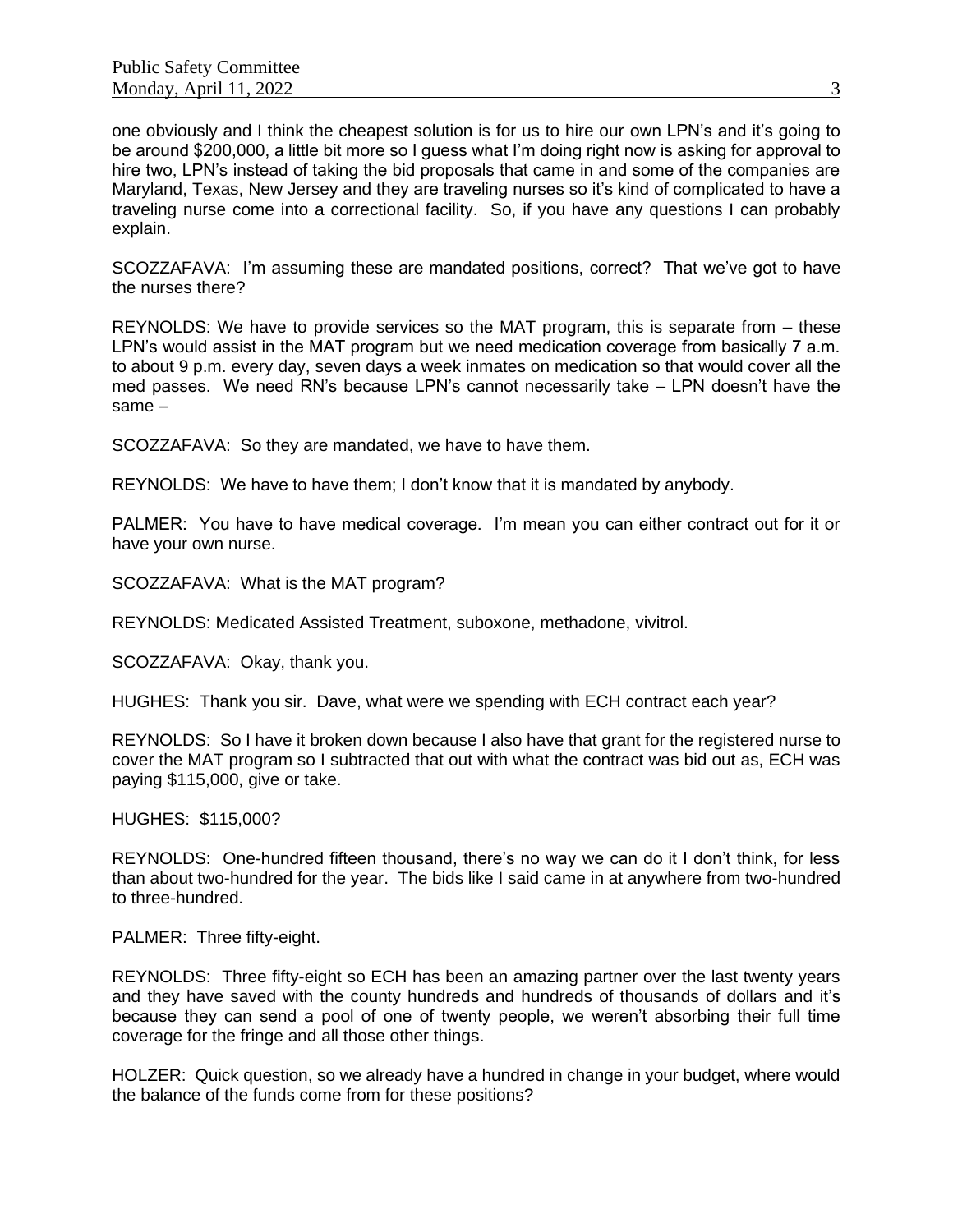PALMER: It's going to have to come out of the budget. We will probably have to make a transfer at some point from unappropriated, unreserved fund balance in order to cover this.

REYNOLDS: So I don't assume this is going to happen, so ECH has been gracious enough to continue their contract through June, sometime in June it expired in March so if this takes effect in June obviously that's half a year, so half a year of a \$115,000 would be \$57,500, where it would cost us a hundred so for this year I'm assuming we would have to come up with about fifty.

PALMER: Yeah, and we'll play that down a ways it's like all these other positions I want to see where we are because personnel services you may not even fill some of those positions so, but as we play down towards you know, you'll see it probably in September/October where we will start to have to make those transfers but yeah, we would take it out of unreserved funds.

REYNOLDS: We're always short staffed so like he said, often you can absorb that in your personnel budget.

DOTY: Short staffed is short staffed everywhere. Will this situation create stealing back and forth of current employees and create unrest on two fronts, not just the jail but –

PALMER: Why would it create this?

DOTY: Well, are we kind of appealing to the same workers?

PALMER: To some extent but not nearly as much as you might think.

DOTY: Maybe I should ask it in a different way, are pay scales in line so that we don't create problems for two different services?

PALMER: Again, the pay scales are determined by the union contract so the amount paid is already defined but these positions would be LPN's almost everybody else needs RN's. Public Health needs Public Health RN nurse, you know if we hire nurses somewhere else they are almost always RN's and Dave believes he can get by with LPN's so we're not competing directing with other departments here but we are competing with the outside market.

REYNOLDS: So as a county, we don't pay as much as some other places but our benefits are pretty good.

DOTY: Thank you.

PALMER: So you need a resolution authorizing two LPN positions and a third, per diem LPN position that would be used on a part-time basis. We are going to have to come up with the funding, I may revise that before it gets to regular as to how much exactly we need.

## **RESOLUTION AUTHORIZING TWO, LICENSED PRACTICAL NURSE (LPN) POSITIONS AND ONE, PER DIEM LICENSED PRACTICAL NURSE (LPN) POSITION IN THE SHERIFF'S DEPARTMENT. Harrington, Holzer**

McNALLY: Questions, concerns? All in favor, opposed – carried.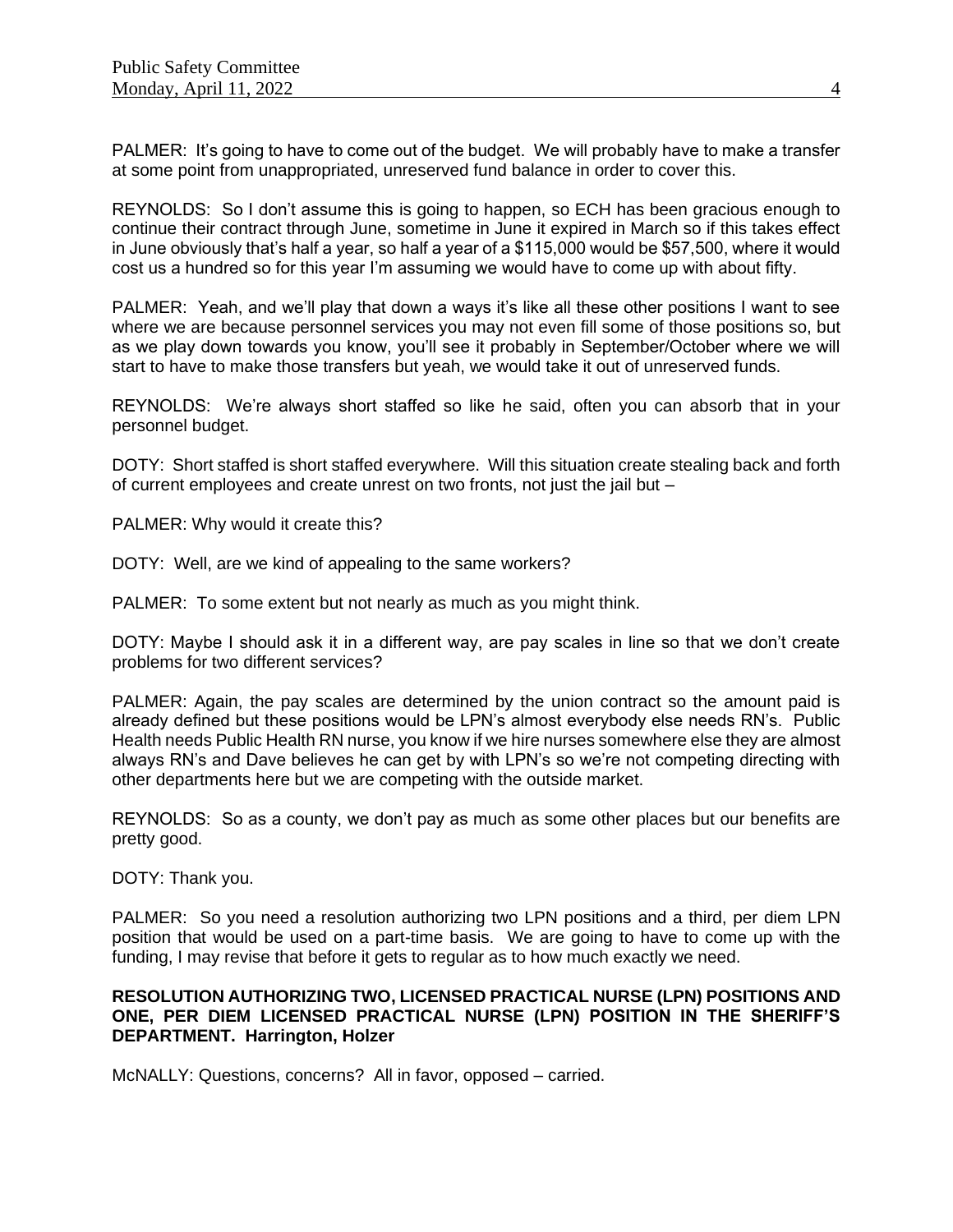REYNOLDS: So to piggyback on that I would like a resolution of appreciation to ECH because again, they've been an amazing partner for us. They have filled in every gap we've ever needed. The CNO, Julie Tromblee has bent over backwards for us. She did not want to send that letter saying she couldn't provide the services and Victoria Savage who has been our liaison for the jail has personal come and worked shifts so that our staff could have time off so if it's possible, a resolution of appreciation.

### **RESOLUTION OF APPRECIATION TO THE ELIZABETHTOWN COMMUNITY HOSPITAL AND CHIEF NURSING OFFICER, JULIE TROMBLEE FOR YEARS OF DEDICATED SERVICE AND PARTNERSHIP WITH THE ESSEX COUNTY SHERIFF'S OFFICE. Harrington, unanimous**

REYNOLDS: And the last thing, May 2, at the full board meeting I would just like everybody to know that the New York State Sheriff's Association is going to be here to present the Sheriff's Office/Correctional Facility our accreditation certificate and plaque. Essex County has never been and accredited facility, any of the guys that have worked in a correctional facility know how complicated that is. That's a huge feather in our cap so they want to come up from Albany and present us with that award I just want to let you guys know that that's going to be here and get that on the agenda.

McNALLY: Wonderful.

HUGHES: Congratulations.

MONTY: Congratulations.

McNALLY: Anybody else?

PALMER: Is it still true that if you get put in jail and you have private health insurance it doesn't get – we still have to pay?

REYNOLDS: So, it's my understanding private health insurance will still pay for the inmate. Medicaid, Medicare is only for the first 30 days so once, if you're on Medicare/Medicaid after the first 30 days we can no longer bill them and it falls back on us and we pay cash. We pay the Medicare/Medicaid rates.

PALMER: But we still have to pay it. Jails have become medical and mental health facilities and it's the reality of what we have to deal with. Honestly, we are going to have mental health in here probably next week, looking for more therapists because they are receiving six or seven mental health referrals a day right now. The only saving grace about the mental health facility is that we get the bill for that service even if we have to hire somebody we at least can put in billable hours for that time but with the jail there just no billable hours really to get at so we are left holding the bag for some of these costs you wouldn't normally have to do.

McNALLY: This is just for Essex County?

REYNOLDS: Just for the local inmates so if you're a Federal inmate or housing for somebody else they pay the bills no matter what it is.

SCOZZAFAVA: Dan, I was reading over the weekend so the aide that goes back to the counties,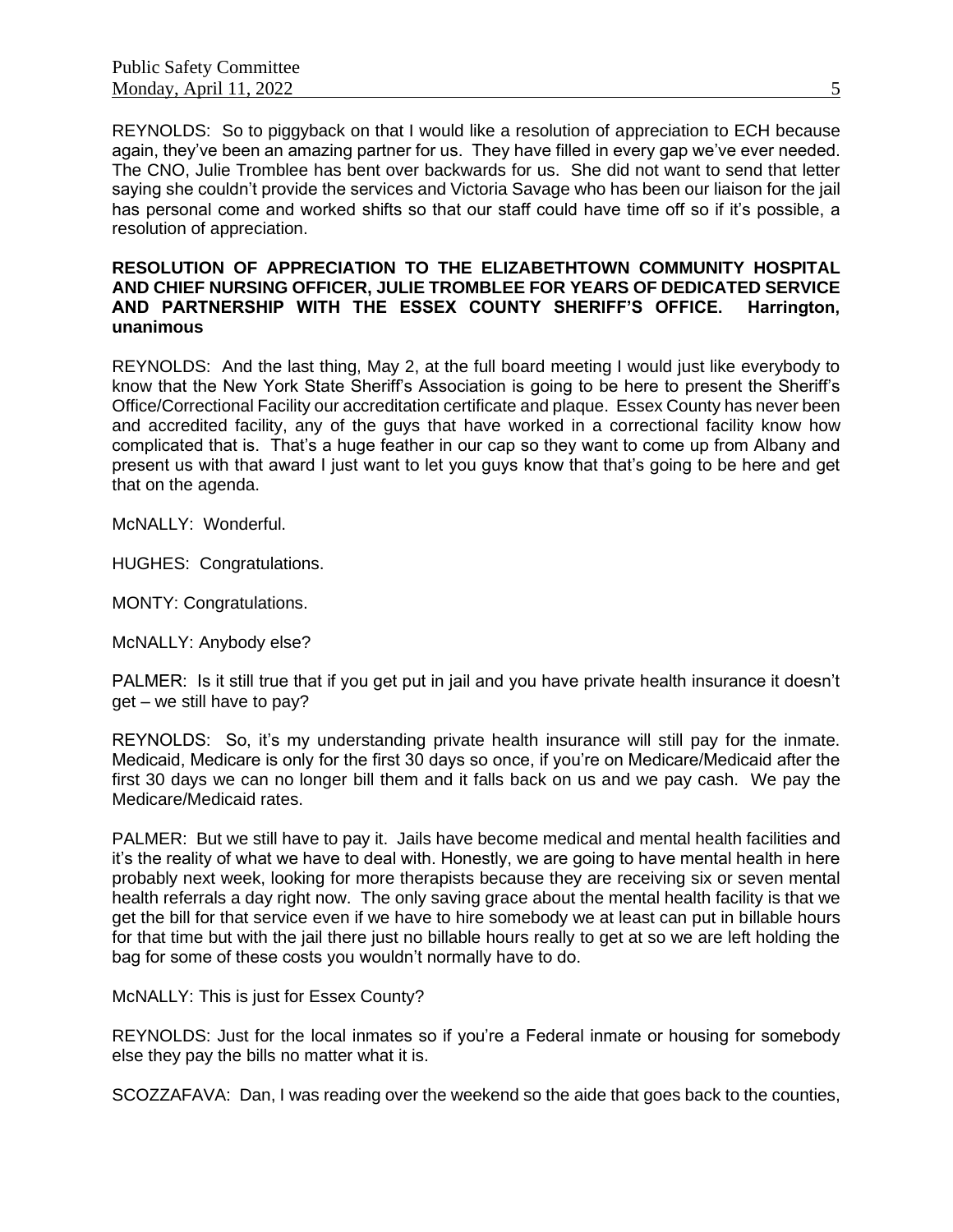the counties are no longer going to have to pay that?

PALMER: Yeah, the AIM payments but we're still going to have to pay the hospital fund.

GILLILLAND: No that was cut.

PALMER: Did they cut that because that was in right up until -

GILLILLAND: Yes, I looked on the Empire Report and that was cut so we don't have to pay that.

SCOZZAFAVA: So the AIM payment that was significant.

PALMER: Yeah, that was like \$368,000.

SCOZZAFAVA: So, could that money that we budgeted for be used for some of these positions?

PALMER: Well, certainly it's all within the context of the overall budget whatever our, if we get more sales tax then we would have more sales tax to apply towards these kinds of things.

SCOZZAFAVA: Thank you.

McNALLY: Anything else?

TYLER: I'd like to move a resolution of congratulations for the Essex County Sheriff and the Department getting accredited. It's a heck of an achievement that's for sure.

## **RESOLUTION OF CONGRATULATIONS TO THE ESSEX COUNTY SHERIFF'S OFFICE AND STAFF ON THEIR ACCREDITATION FROM THE NEW YORK STATE SHERIFF'S ASSOCIATION. Tyler, unanimous**

REYNOLDS: So I plan at full board, there was a group of four people who did all the work, the entire jail does an amazing job.

PALMER: You didn't do anything? *(laughter)*

REYNOLDS: Everybody that works in the jail make sure we are accredited but there was a group of about four people who have to document everything and that's the hardest part is documentation. So we've been really good about being a really good correctional facility. We do everything we're supposed to do; we do it the right way. The hardest part is documenting it and showing, proving to the assessors that if there's a policy about medication, that you're following those policies and they came for a two-day period, seven of them and we did a good job.

MONTY: It is quite a process, a huge process.

McNALLY: Okay, thank you very much.

REYNOLDS: Thank you.

McNALLY: Public Defender is not here. Conflict Defender, Miriam Hadden.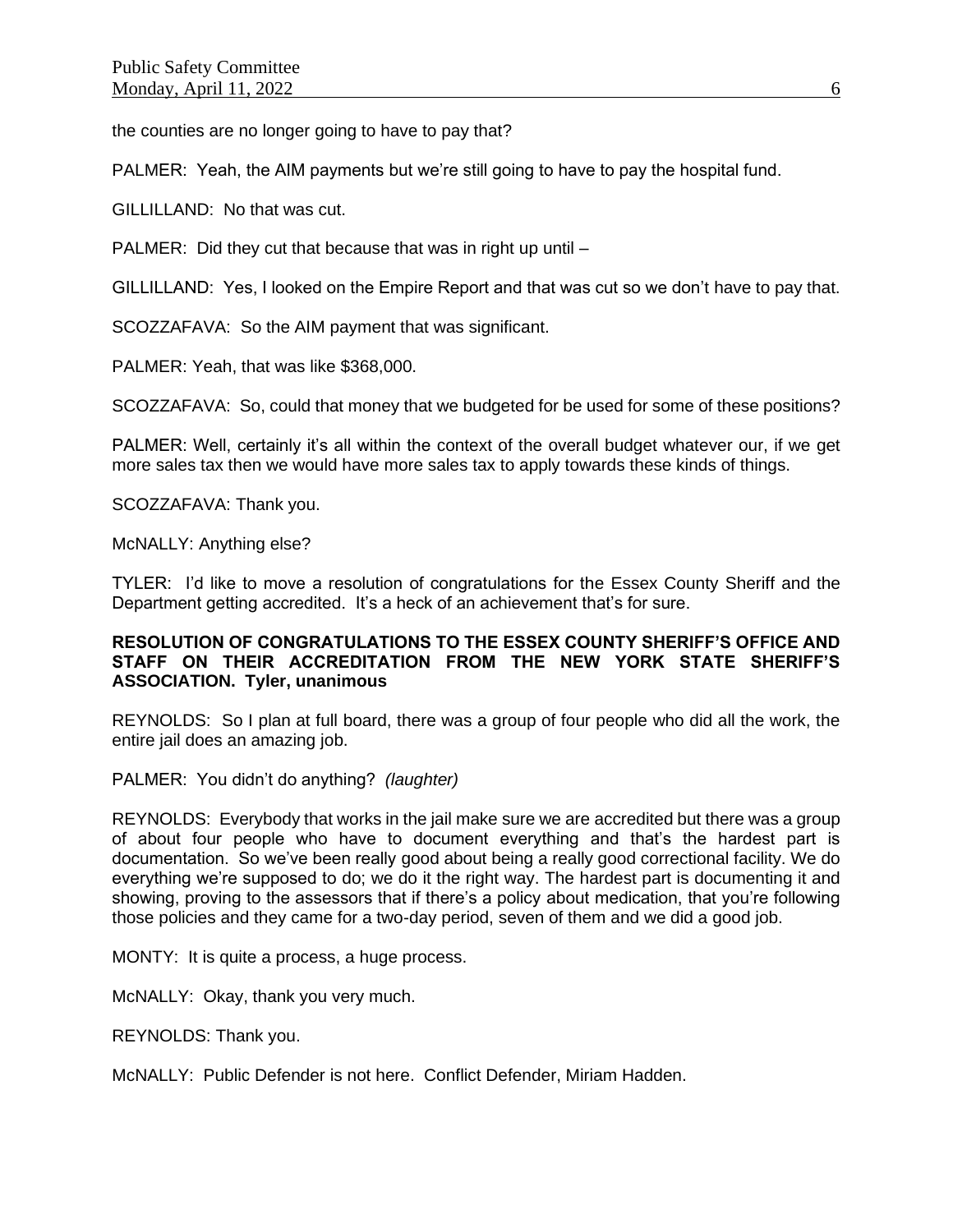HADDEN: Good morning. I do not have a report today but I am here if anyone has any questions.

McNALLY: Does anyone have anything for Miriam? If not, thank you. Anything else in front of the public safety committee?

MONTY: I'm just, I'm wondering, I was reading a report that came out from the Auditors office, it seems like we, our District Attorney we don't prosecute many it seems like a lot of those are being farmed out to others bringing a lot of people, when we do go to trial it seems like there's a lot more that we're paying out to people to come in and prosecute those and I noticed also I can't think of what his position is Justin Meyer?

PALMER: Yeah, the Assigned Counsel Coordinator.

MONTY: What exactly has he been doing?

PALMER: Well, supposedly he is going to be reviewing applications and determining eligibility but it's clearly not working real well right now those applications are for whatever reason are not getting to him. Typically what happens there is so much pressure on a Judge when, you can't hold an arraignment without an attorney so if an attorney is in the room that Judge is going to assign that to them and then the application is supposed to go in after because you're supposed to make that determination, after you've provided the individual with an attorney at the arraignment that individual then is supposed to fill out an application and get approved for any further court appearances that may occur and I'm not sure that's getting done. I think what's happening is they're getting an assigned Judge for the arraignment and it kind of just continues so you know, again I'm not sure but I think, I know they started that discussion with Justin so hopefully they will get this process down better.

GILLILLAND: The Assigned Counsel Administrator that position is being paid for through the State right?

PALMER: Yeah, it is paid through the grant.

GILLILLAND: And that is a requirement from the State to have Assigned Counsel so it's another one of those top down from the State saying you've got to have one for a system that they haven't figured out whether it works or not.

PALMER: Yeah.

MONTY: My concern is that we're paying him to do the job, he should be the one doing the job and not others. Still if somebody else is paying him, he's got to work for somebody.

GILLILLAND: I understand. I think we went out to bid for that? Dan did we go out to bid for that?

PALMER: We did.

GILLILLAND: He was the only one if I remember correctly.

PALMER: Yeah, it is and I think hopefully it's more of a communication thing than it is just not doing it but I think we need to kind of get that message out to courts that they need to get those applications up to him.